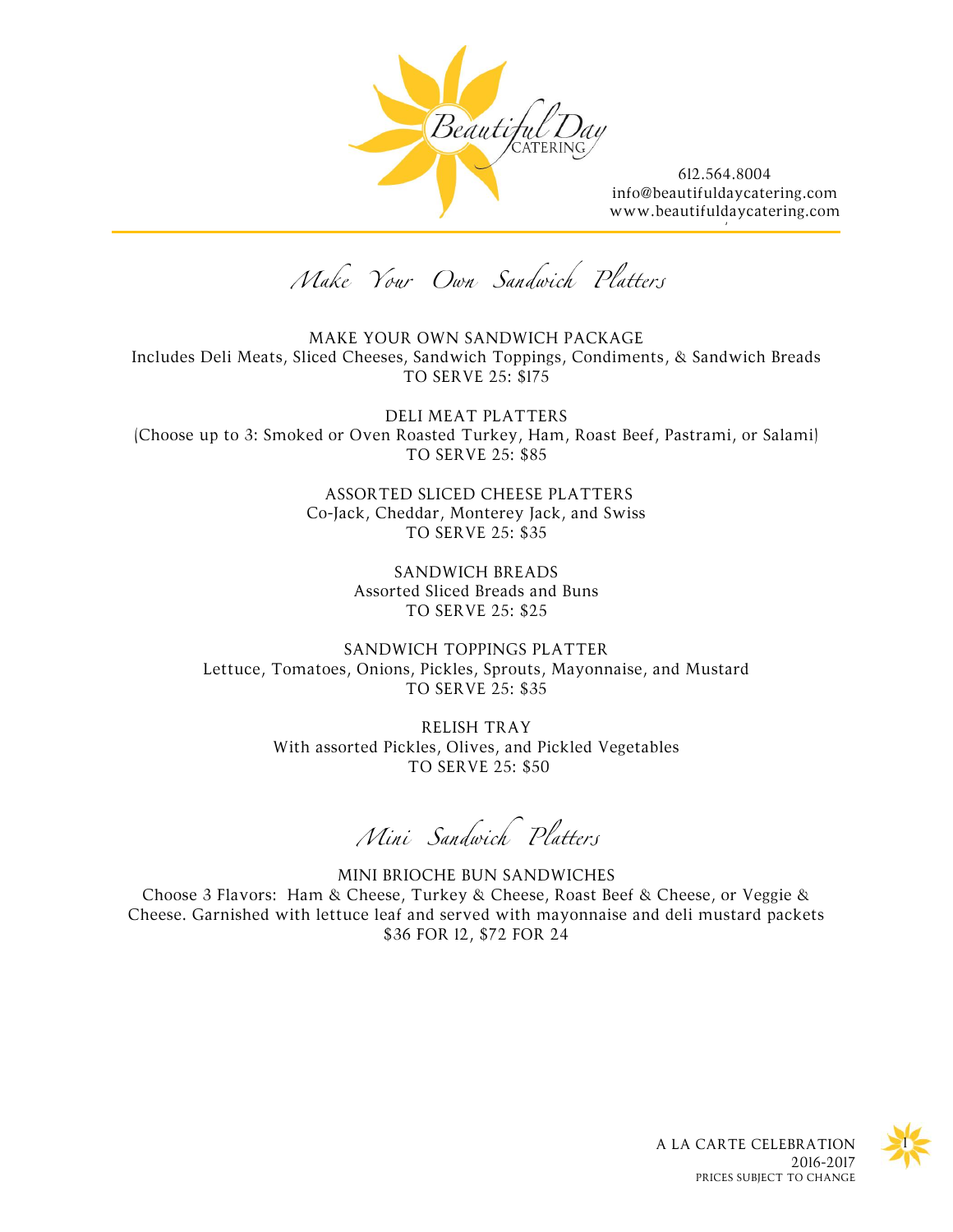

[/](http://www.beautifuldaycatering.com/)

Wrap Sandwich Platters

May choose 3 flavors per platter 36 - 6" WRAPS: \$140

TURKEY WALDORF (Apple, Celery, & Walnuts) TURKEY, CUCUMBER, RED ONION, SPROUTS, AND SUNDRIED TOMATO CREAM CHEESE TURKEY, BACON, TOMATO, & CHEESE WITH MAYO CASHEW CHICKEN SALAD WITH CHAMPAGNE DRESSING ROAST BEEF, CARAMELIZED ONION, RED PEPPER, & HORSERADISH CREAM CHEESE TURKEY, HAM, & CHEESE WITH DIJON MAYONNAISE CLASSIC CHICKEN SALAD HOAGIE WRAP (Turkey, Ham, & Salami with Cheese, Pickles, Red Onion, & Mayo) FRESH VEGETABLE WITH ROASTED RED PEPPER HUMMUS BLACK BEAN, MANGO, AVOCADO, & CILANTRO

Croissant Sandwiches

May choose 2 flavors per platter TURKEY & CHEESE, ROAST BEEF & CHEESE HAM & CHEESE CHICKEN SALAD, TUNA SALAD, EGG SALAD PLATTER OF 12: \$60

Gourmet Sandwiches

SANDWICHES ARE MADE ON ASSORTED ARTISAN BREADS

CHOOSE TWO TYPES: TOMATO, FRESH MOZZARELLA, PESTO, & RED ONION ITALIAN MEATS, PROVOLONE, ROASTED BELL PEPPER, AIOLI, FRESH BASIL CHICKEN & PESTO ROULADE WITH TOMATO RELISH CHICKEN COBB WITH TOMATO, BACON, AVOCADO, & BLUE CHEESE STEAK WITH BLUE CHEESE, ARUGULA, & ROASTED TOMATO LIME-MARINATED VIETNAMESE STEAK WITH CARROT, SCALLIONS, AND CILANTRO TUNA NIÇOISE WITH HARD-BOILED EGG AND OLIVE TAPENADE

24 GENEROUS HALF SANDWICHES: \$110

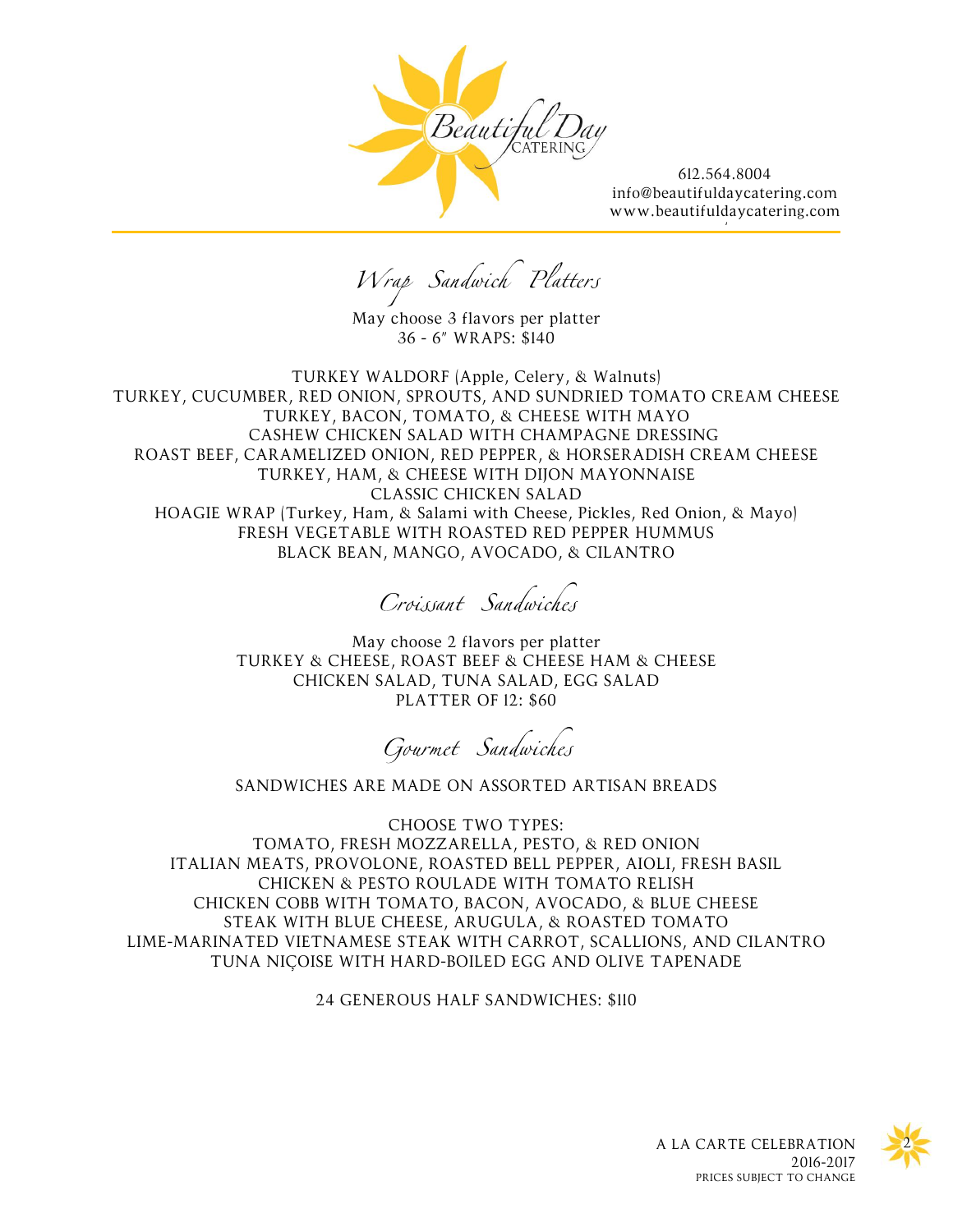

[/](http://www.beautifuldaycatering.com/)

Sub Sandwich

SERVES 12-15: \$60 TURKEY, HAM, & SALAMI WITH ASSORTED CHEESES, LETTUCE, RED ONION, PICKLES, PEPPERS, AND TOMATO SERVED WITH MAYONNAISE, MUSTARD AND ITALIAN DRESSING ON THE SIDE ON WHITE OR WHEAT FRENCH BREAD

Hot Sandwiches

SIGNATURE BBQ PULLED PORK \$6 PER PERSON

PULLED ROASTED TURKEY BREAST \$6 PER PERSON

SAUSAGE SISTERS PORKETTA MARIE SAUSAGE AND PEPPERS WITH PROVOLONE \$6 PER PERSON

> BEEF BRISKET \$10 PER PERSON

Grilled Sandwiches

BUNS ARE INCLUDED

LEMON-HERB BONELESS CHICKEN BREAST \$6 EACH

GOURMET STUFFED 1/3 POUND BURGERS \$7 EACH Caramelized Onion and Aged Cheddar Sautéed Mushroom and Gouda Bacon and Gruyere Bacon and Blue Cheese

> BEER BRAISED BRATWURST \$3.25 EACH

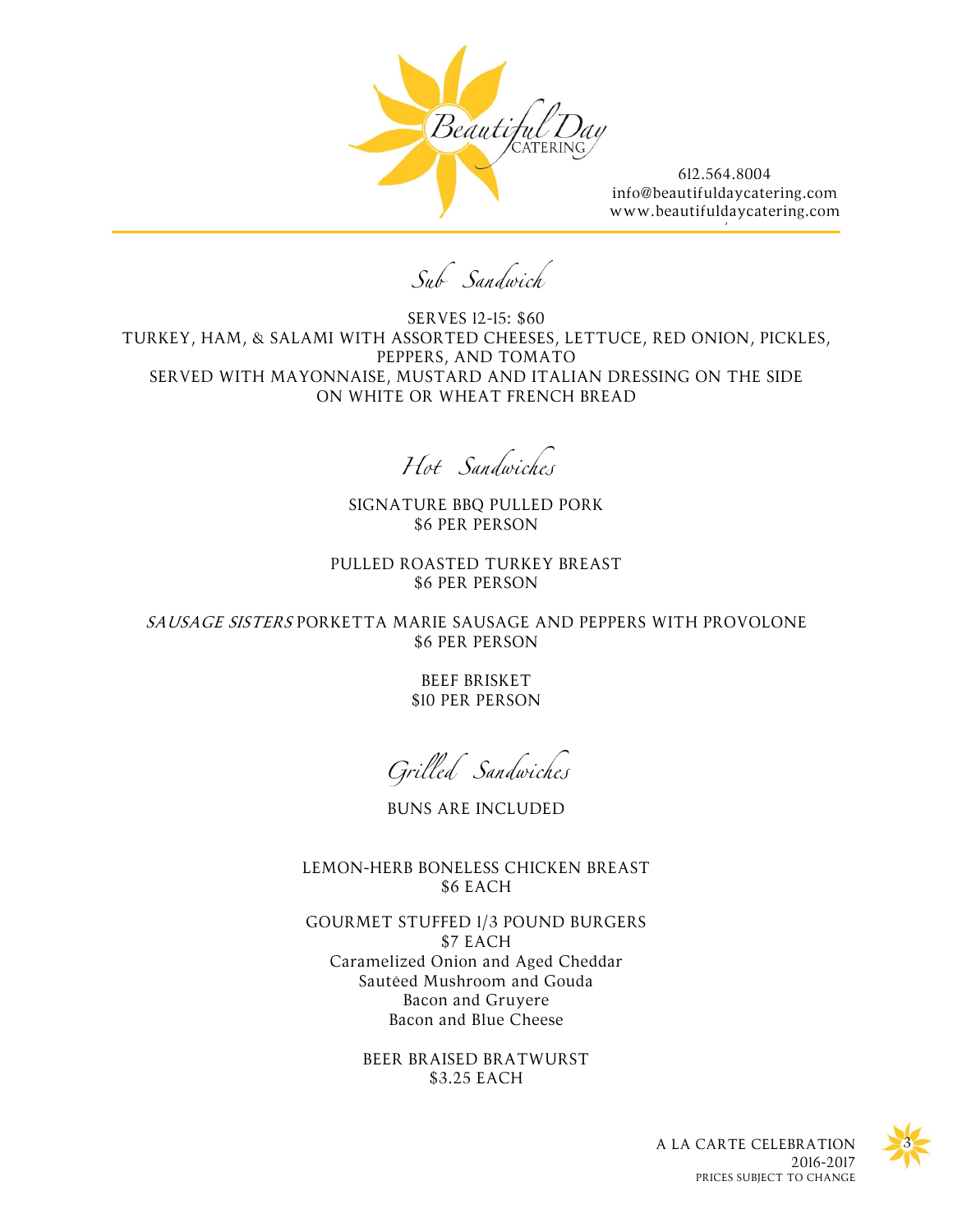

[/](http://www.beautifuldaycatering.com/)

## AMBASSADOR ALL BEEF FRANKS \$1.50 EACH

SEASONED 1/3 POUND HAMBURGERS \$5 EACH

GRILLED SANDWICH ACCOMPANIMENT PLATTER TO SERVE 25: \$45

Lettuce; Tomato; Pickle Chips; Pickle Relish; Sauerkraut; Onions (Red Onion Slices and/or Diced Yellow Onion); Banana Peppers; Ketchup; Yellow Mustard, Spicy Brown or Dijon Mustard

Hot Grilled Entrées

BEEF PINWHEELS Seasoned flank steak rolled with prosciutto and provolone and skewered \$14 PER PERSON

TRI-TIP WITH RED WINE BBQ SAUCE AND CARAMELIZED ONIONS 6 ounces of thinly sliced tri-tip basted with Red Wine BBQ sauce and topped with caramelized onions \$14 PER PERSON

> POLYNESIAN GLAZED PORK TENDERLOIN \$8 PER PERSON

MAPLE-MUSTARD GLAZED PORK CHOPS \$8 PER PERSON

JERK CHICKEN Bone-in chicken quarters with a jerk spice rub. Deliciously complex with a bit of a kick. \$7.50 PER PERSON

> BBQ BONE-IN CHICKEN BREASTS \$7.50 PER PERSON

BACON-WRAPPED DIJON CHICKEN BREASTS Boneless Chicken Breasts brushed with Dijon mustard and wrapped in smoky bacon \$8 PER PERSON

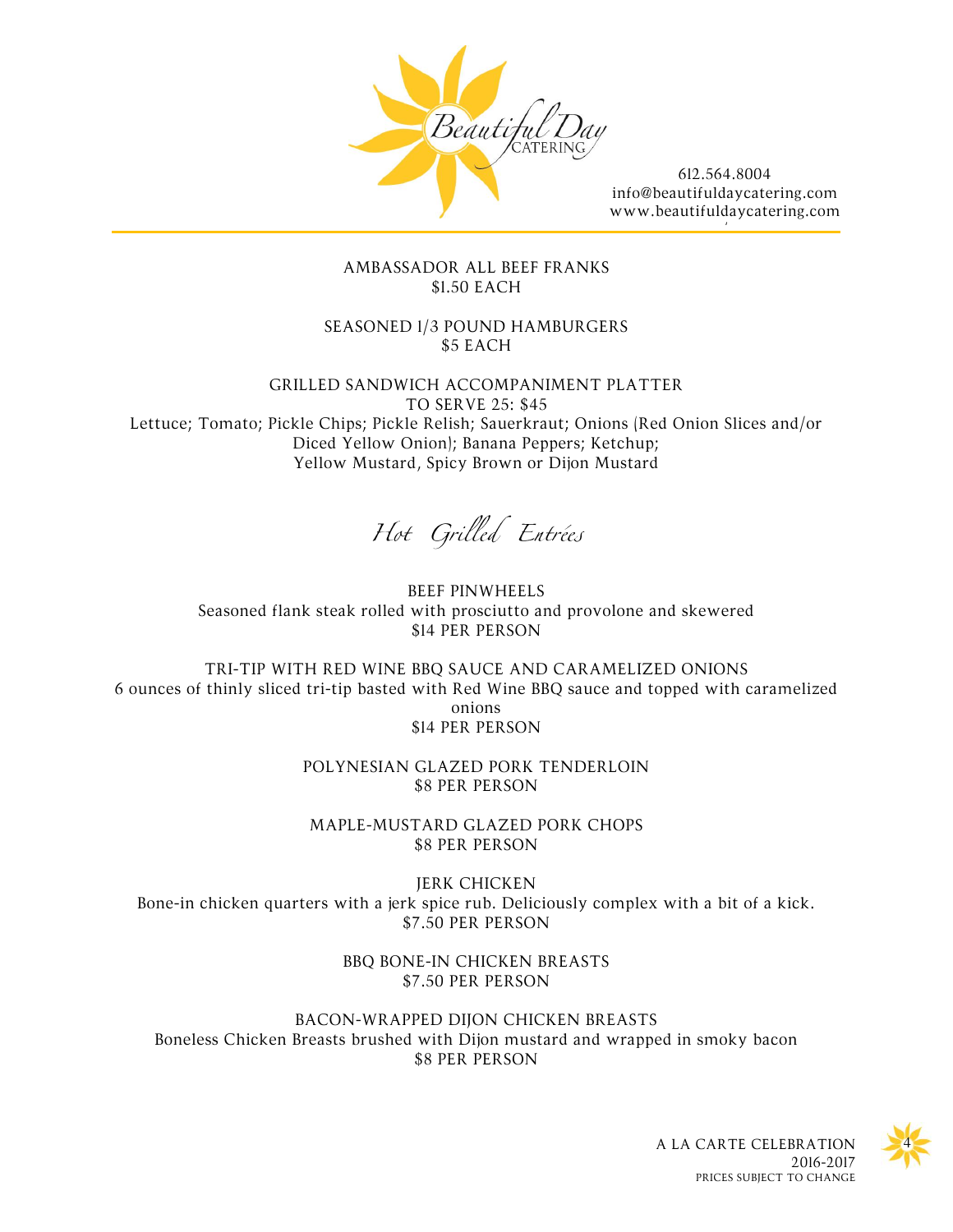

[/](http://www.beautifuldaycatering.com/)

FAJITAS Served with flour tortillas, lettuce, grilled peppers & onions, cheese, sour cream and salsa Chicken - \$10 PER PERSON Steak - \$12 PER PERSON Shrimp - \$13 PER PERSON Vegetables Only - \$8 per person

> GROWN-UP TACO BAR Served with hard corn shells and soft flour shells, lettuce, cheese, onion, tomato, sour cream, salsa and cilantro

> > Choose Up to Two Meats: Shredded Spiced Chipotle Chicken Shredded Spicy Pork Carne Asada Steak Marinated Tilapia \$10 PER PERSON

KABOBS Chicken and Vegetable Pork and Vegetable \$11 PER PERSON (2 KABOBS PER PERSON)

Beef and Vegetable Shrimp and Vegetable \$15 PER PERSON (2 KABOBS PER PERSON)

BALSAMIC GLAZED ALASKAN SALMON \$13.50 PER PERSON

SOY-KAFFIR LIME GLAZED ALASKAN SALMON \$13.50 PER PERSON

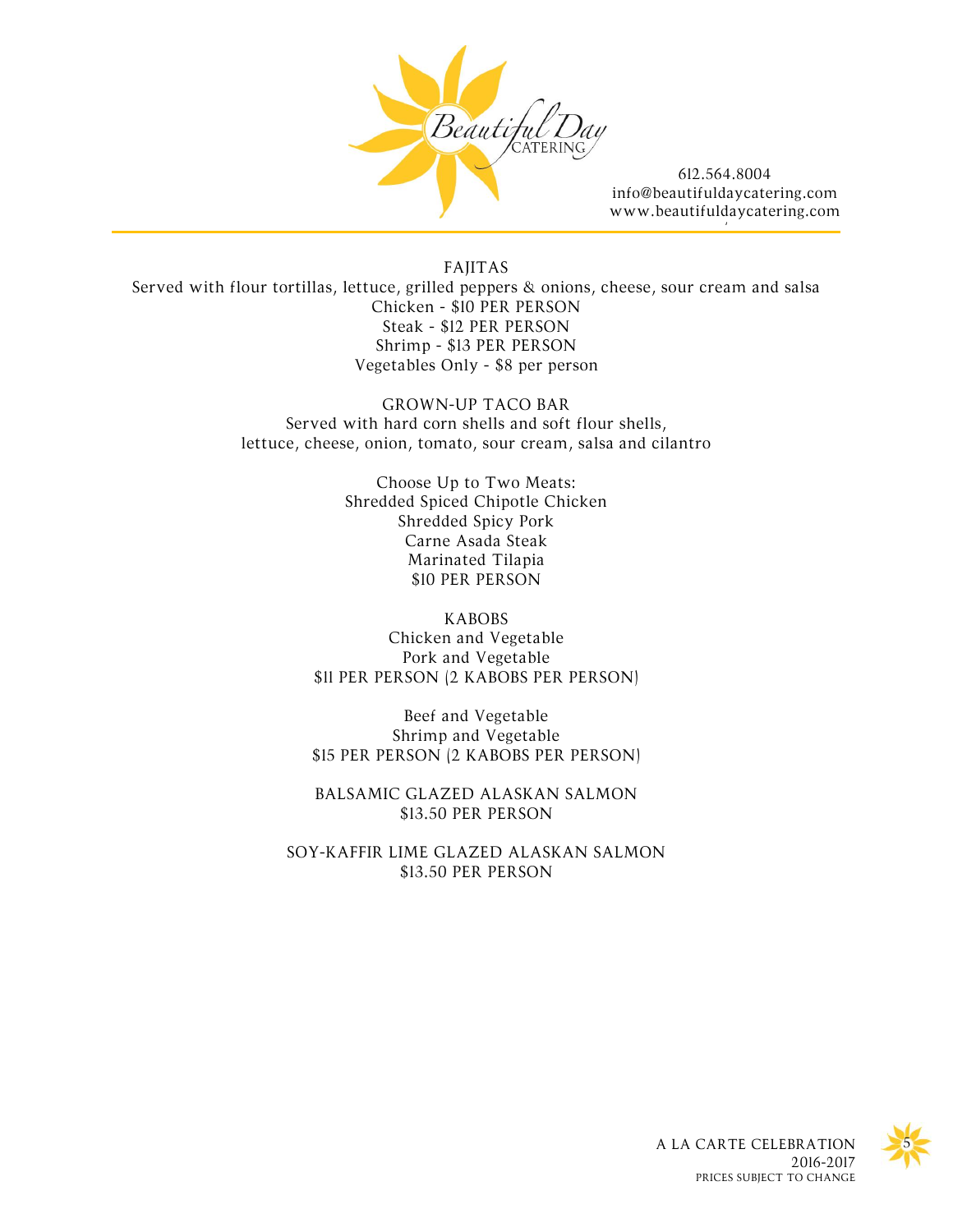

[/](http://www.beautifuldaycatering.com/)

Hot Sides

FOR GROUPS OF 25-30 PEOPLE

LOADED BAKED POTATOES 30 Creamy Baked Potatoes with Shredded Cheese, Crumbled Bacon, Green Onion and Sour Cream on the side \$80

> AMERICAN STEAK FRIES \$75

GARLIC MASHED POTATOES \$85

ROSEMARY WHITE CHEDDAR AU GRATIN POTATOES \$85

> TWICE BAKED POTATO CASSEROLE \$85

CHEESY HASHBROWN POTATO CASSEROLE \$75

> THREE CHEESE MAC & CHEESE \$85

TRADITIONAL RICE PILAF \$65

> MEXICAN RICE \$65

CILANTRO-LIME RICE \$65

PINEAPPLE AND BELL PEPPER BASMATI RICE WITH CILANTRO \$75

> HERBED ISRAELI COUSCOUS \$75

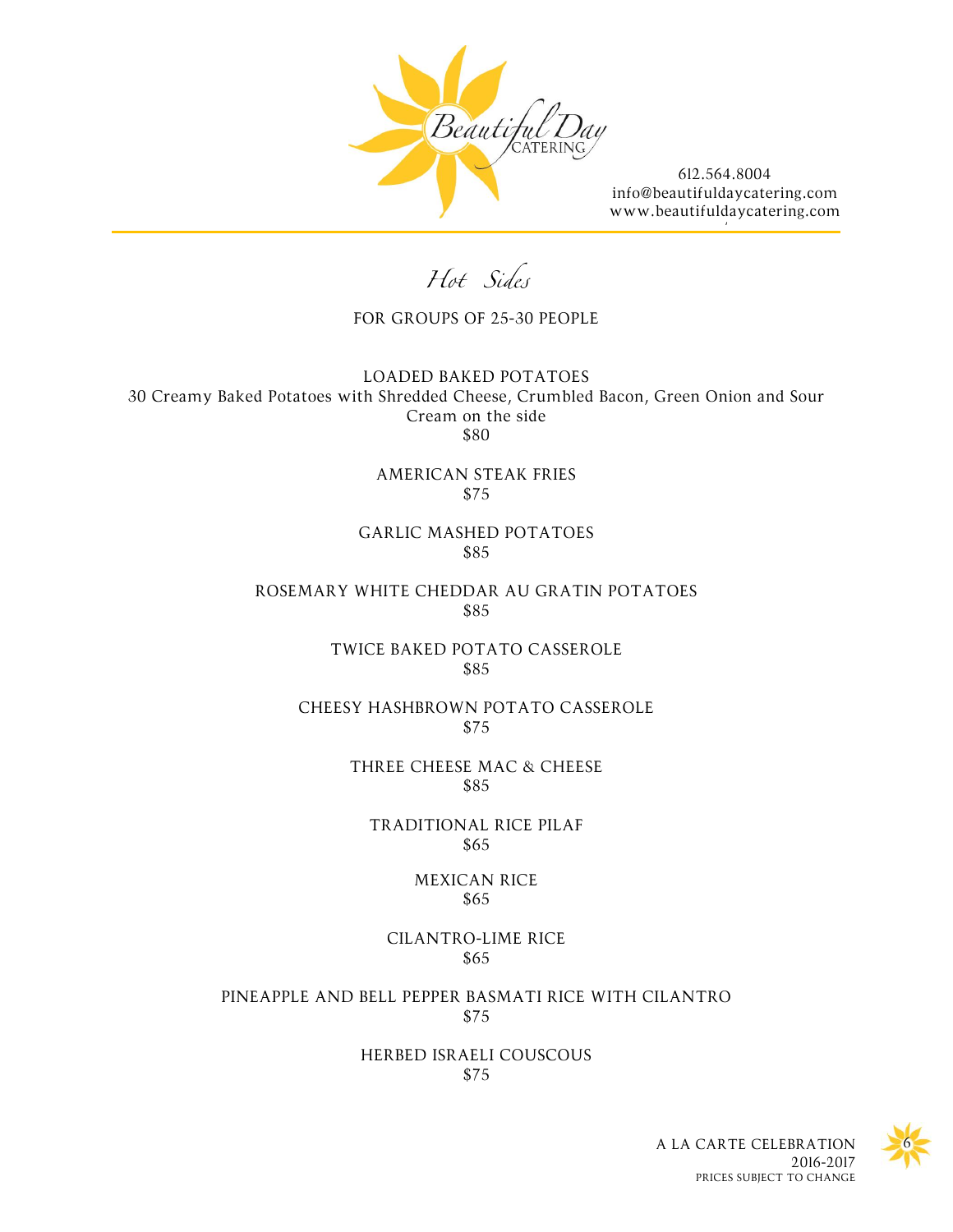

[/](http://www.beautifuldaycatering.com/)

### BOSTON BAKED BEANS \$55

#### BLACK BEANS WITH LIME & CUMIN \$55

CORN PUDDING \$85

HONEY-GINGER GLAZED CARROTS \$75

## GREEN BEANS WITH CASHEWS AND RED PEPPERS \$85

ROASTED SEASONAL VEGETABLE MEDLEY \$75

30 EARS CORN ON THE COB WITH YOUR CHOICE OF 3 COMPOUND BUTTERS CHOOSE FROM: PARMESAN-HERB, COTIJA-CHIPOTLE-LIME, HONEY, SPICY OLD BAY, OR LEMON-BASIL \$65

> ROASTED OR GRILLED ASPARAGUS \$80

ROASTED BEETS IN ROSEMARY BUTTER \$75

Salads

# FOR GROUPS OF 25-30 AS A SIDE, FOR GROUPS OF 10-12 AS A MAIN COURSE

GRILLED CITRUS CHICKEN SPINACH SALAD Orzo, Pine Nuts, Red Bell Pepper, Olives and Capers with Lemon Parmesan Vinaigrette \$95

SOUTHWEST CHICKEN SALAD Avocado, Red Onion, Black Beans, Cilantro, Tomato, Shredded Cheese and Tortilla Strips with Citrus Vinaigrette or Ranch Dressing \$95

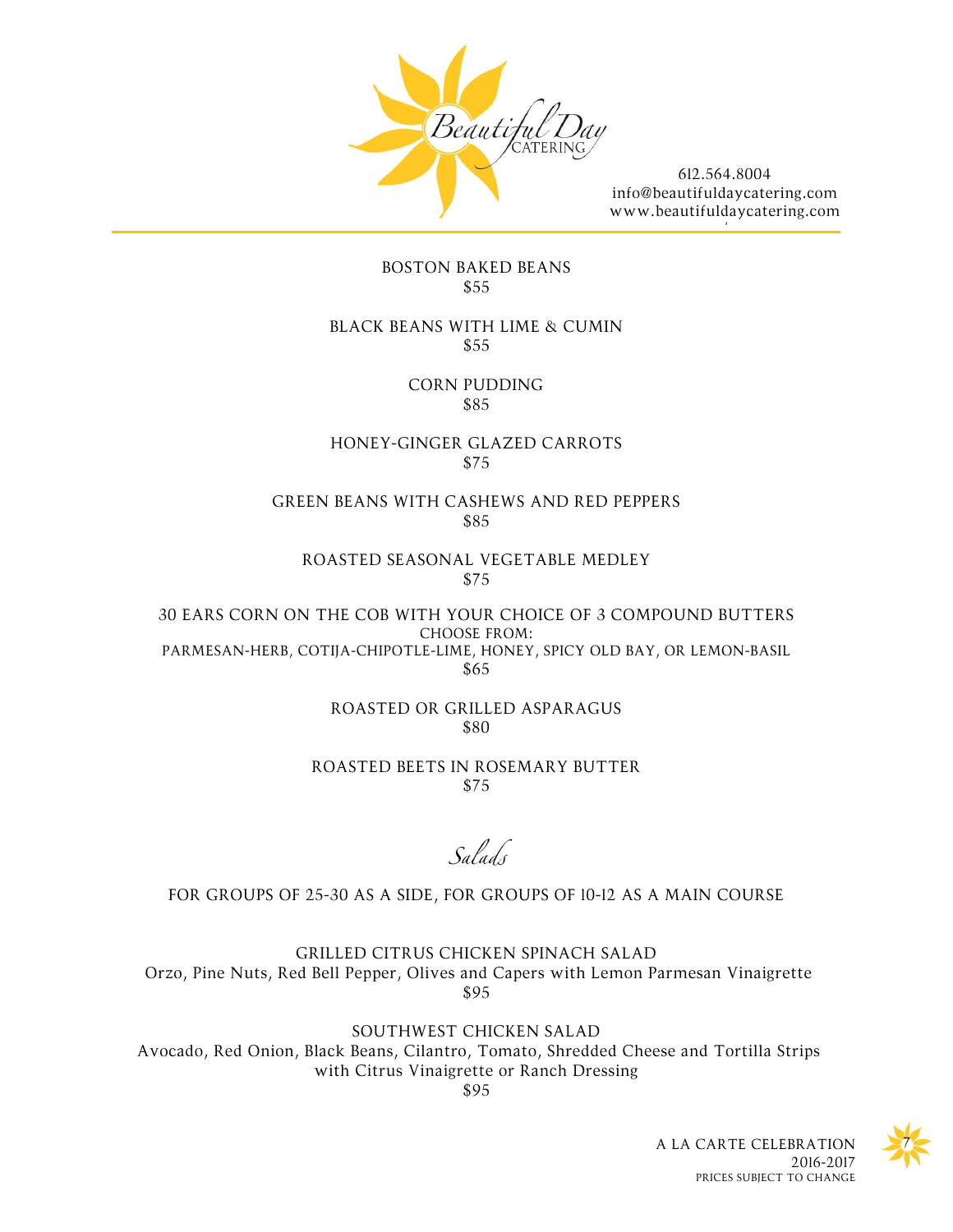

[/](http://www.beautifuldaycatering.com/)

CHIPOTLE BEEF COBB SALAD Chipotle-Seasoned Flank Steak, Jicama, Roasted Corn, Queso Cotija, Avocado, Bell Pepper with Chipotle Ranch Dressing \$125

#### LEMONY ORZO WITH SHRIMP Cucumber, Feta, and Dill \$110

CLASSIC CHEF SALAD

Ham, Turkey, Cheddar, Swiss, Tomato, Cucumber, Carrot, Onion, Egg, Croutons Choose from our housemade dressings: Herbed Ranch, Blue Cheese Dressing, Creamy Parmesan, Balsamic Vinaigrette, Lemon-Parmesan Vinaigrette \$90

CLASSIC GREEK

Olives, Tomatoes, Cucumbers, Feta, & Herbs Drizzled with a Tangy Red Wine Vinaigrette \$75 WITH MARINATED CHICKEN \$100 WITH MARINATED STEAK OR SHRIMP \$150

> CLASSIC CAESAR With Rustic Croutons and Fresh Parmesan \$50 WITH SEASONED CHICKEN \$75 WITH SEASONED STEAK, SHRIMP, OR SALMON \$125

STRAWBERRY SPINACH SALAD With Orange Segments, Candied Almonds, and a Sweet Orange-Almond Dressing \$75

> FARMERS' MARKET SALAD Greens, Cucumber, Carrot, Tomato, & Pickled Beets with Herbed Ranch or Balsamic Vinaigrette \$75

MIXED GREENS WITH BERRIES & GOAT CHEESE Assorted Berries, Goat Cheese, Candied Walnuts, and our Sherry-Walnut Vinaigrette \$85

> CAULIFLOWER, BACON AND ARTISAN ROMAINE CHOPPED With Creamy Parmesan Dressing \$75

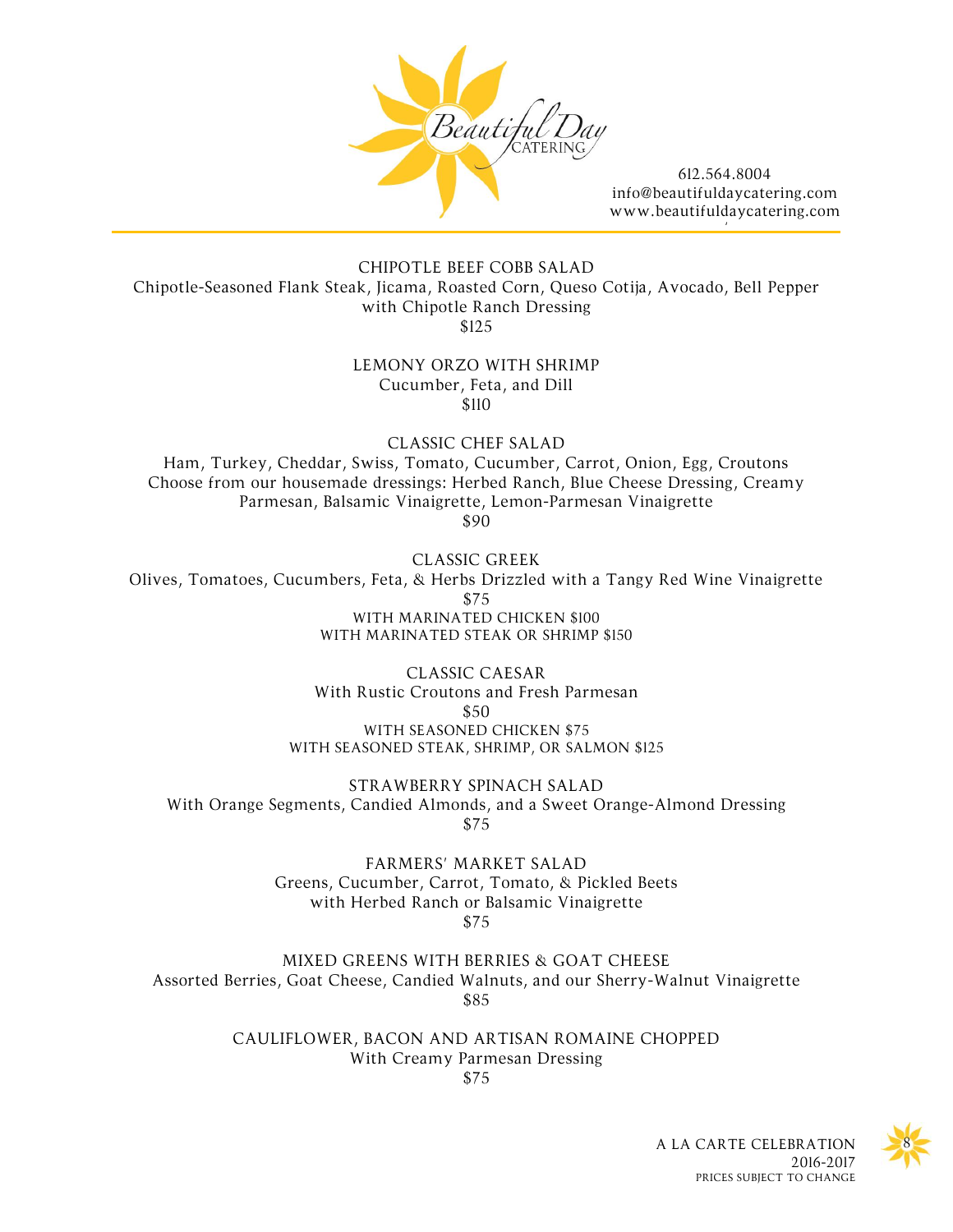

[/](http://www.beautifuldaycatering.com/)

### CHICKEN CAESAR PASTA With Bacon, Grape Tomatoes, and Parmesan \$90

CLASSIC ITALIAN PASTA SALAD Penne Pasta, Mozzarella Cheese, Pepperoni Chunks, Cherry Tomatoes, Bell Peppers, and Olives in a Tangy Italian Dressing \$80

CHEESE TORTELLONI PASTA SALAD Broccoli, Bell Pepper, Artichoke Hearts, Grape Tomatoes, & Citrus-Basil Vinaigrette \$80

> CURLY PESTO PASTA Garnished with Grape Tomatoes \$60

SZECHUAN PEANUT NOODLE A Spicy Treat with Fresh Bell Peppers, Cucumber, and Cilantro \$75 WITH MARINATED CHICKEN \$100

CURRIED COUSCOUS With Dried Apricots, Dried Cherries, and Hazelnuts \$60

> MANGO CHICKEN SALAD With Curried Mayonnaise Dressing \$90

DRIED APRICOT AND ROSEMARY CHICKEN SALAD With a Creamy, Sweet Mustard Dressing \$90

CHAMPAGNE CHICKEN SALAD Chicken, Green Onion, Celery, and Cashews in a Creamy Champagne Dressing \$90

CHICKEN SALAD WITH GRAPES & CASHEWS Our Classic Chicken Salad Sweetened with Red Grapes and Lots of Salty Cashews \$90